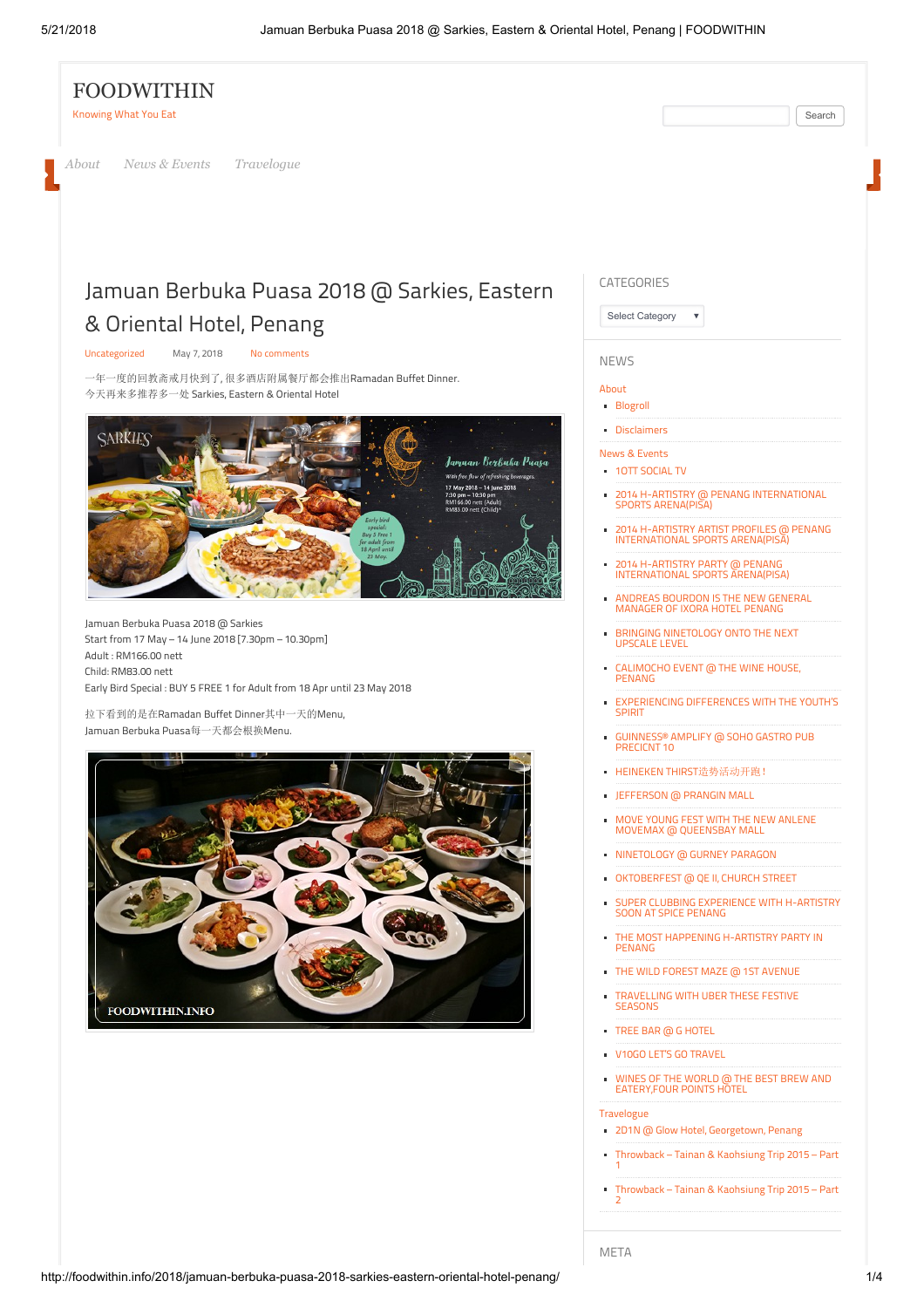



当天有Jamuan Berbuka Puasa的Menu只是小部分之外, 平时的Buffet Dinner照跑.

| 1000, 1000, 9100    |  |  |  |  |  |
|---------------------|--|--|--|--|--|
| Log in              |  |  |  |  |  |
| <b>Entries RSS</b>  |  |  |  |  |  |
| <b>Comments RSS</b> |  |  |  |  |  |
| WordPress.org       |  |  |  |  |  |
|                     |  |  |  |  |  |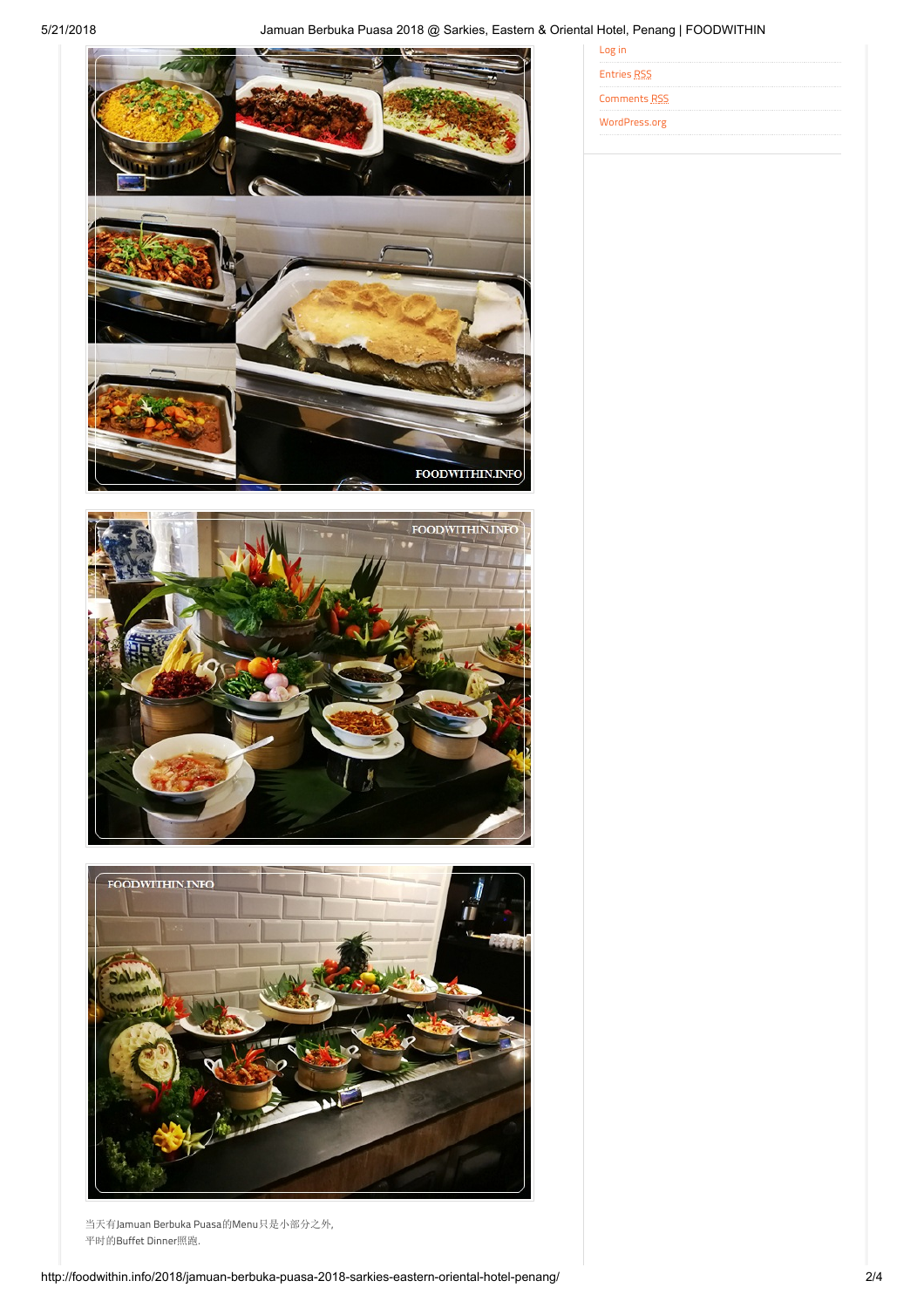



Jamuan Berbuka Puasa有特别优惠, 5月18号到23号之间有买5送一的优惠 [只限于Adult]

## 不好错过哦!!!

这篇博文附上一小部分的照片, 其他照片可以按以下的连接看其他照片. [Jamuan Berbuka Puasa 2018 @ Sarkies, Eastern & Oriental Hotel](https://www.facebook.com/pg/foodwithininfo/photos/?tab=album&album_id=187863425192926)

Sarkies @ Eastern & Oriental Hotel Address: 10 Lebuh Farquhar, 10200 Penang, Malaysia. Contact: 604-222 2000

<span id="page-2-0"></span>Leave a Reply

Your email address will not be published. Required fields are marked \*